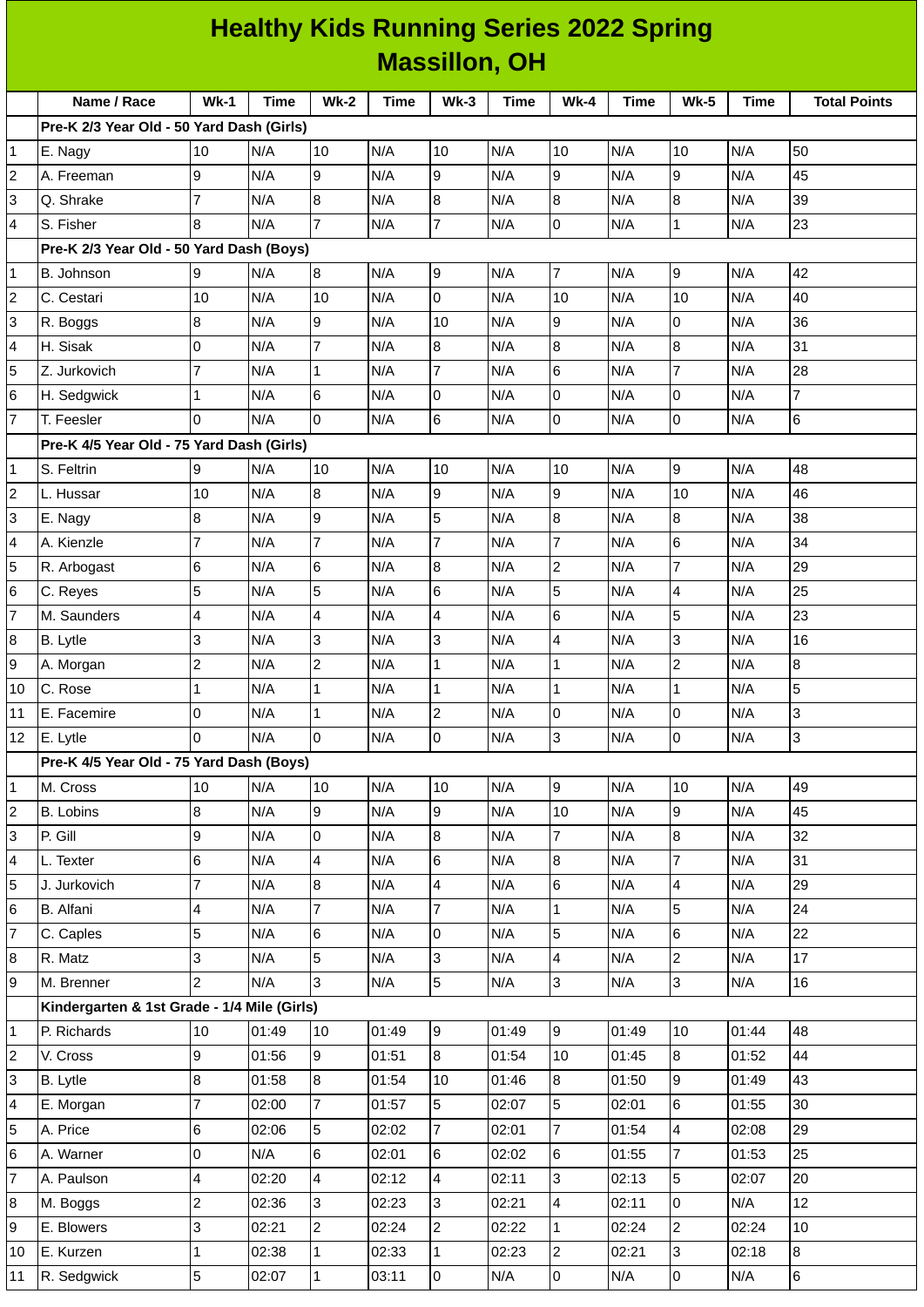| <b>Healthy Kids Running Series 2022 Spring</b> |  |
|------------------------------------------------|--|
| <b>Massillon, OH</b>                           |  |

| 12             | G. Williams                                | $\mathbf{1}$        | 02:49 | $\mathbf{1}$            | 02:42          | $\mathbf{1}$         | 02:46          | 1                   | 02:39          | 0              | N/A          | $\overline{4}$ |
|----------------|--------------------------------------------|---------------------|-------|-------------------------|----------------|----------------------|----------------|---------------------|----------------|----------------|--------------|----------------|
|                | Kindergarten & 1st Grade - 1/4 Mile (Boys) |                     |       |                         |                |                      |                |                     |                |                |              |                |
| 1              | <b>B.</b> Gott                             | 9                   | 01:42 | 10                      | 01:39          | 8                    | 01:47          | 9                   | 01:48          | 10             | 01:38        | 46             |
| $\overline{c}$ | J. Hussar                                  | $\overline{8}$      | 01:46 | 9                       | 01:42          | 10                   | 01:36          | 10                  | 01:38          | $\overline{9}$ | 01:41        | 46             |
| 3              | H. ELLINGTON                               | 10                  | 01:40 | 8                       | 01:47          | 9                    | 01:37          | 8                   | 01:50          | $\overline{7}$ | 01:55        | 42             |
| 4              | Z. Dibell                                  | 7                   | 01:53 | 6                       | 01:56          | $\overline{7}$       | 01:54          | $6\phantom{.}$      | 01:58          | 8              | 01:52        | 34             |
| 5              | P. Doubet                                  | 5                   | 02:03 | 5                       | 02:03          | 5                    | 02:04          | 5                   | 02:01          | $\overline{4}$ | 02:02        | 24             |
| 6              | S. Minton                                  | 6                   | 01:57 | $\overline{7}$          | 01:54          | 0                    | N/A            | $\mathbf{1}$        | 02:17          | 6              | 01:56        | 20             |
| 7              | G. Everhart                                | $\overline{c}$      | 02:13 | 0                       | N/A            | $6\phantom{a}$       | 01:59          | $\overline{7}$      | 01:51          | 5              | 01:57        | 20             |
| 8              | J. Friedrichsen                            | 3                   | 02:06 | $\overline{\mathbf{4}}$ | 02:07          | 3                    | 02:11          | 3                   | 02:07          | 3              | 02:03        | 16             |
| 9              | <b>B.</b> Cestari                          | 5                   | 02:03 | 3                       | 02:10          | 0                    | N/A            | 4                   | 02:06          | $\overline{c}$ | 02:04        | 14             |
| 10             | P. Johal                                   | $\mathbf{1}$        | 02:15 | $\overline{c}$          | 02:11          | 4                    | 02:07          | $\mathbf 1$         | 02:15          | $\mathbf{1}$   | 02:11        | 9              |
| 11             | T. Pfefferle                               | $\mathbf 1$         | 02:21 | $\mathbf{1}$            | 02:27          | $\mathbf{1}$         | 02:24          | $\overline{c}$      | 02:14          | $\mathbf{1}$   | 02:17        | 6              |
| 12             | P. Kelley                                  | $\mathbf 1$         | 02:31 | $\mathbf 1$             | 02:41          | $\overline{2}$       | 02:17          | $\mathbf{1}$        | 02:16          | $\mathbf{1}$   | 02:37        | $\,6$          |
| 13             | R. Boggs                                   | $\mathbf{1}$        | 03:10 | $\mathbf{1}$            | 02:37          | $\mathbf{1}$         | 02:45          | $\mathbf{1}$        | 02:49          | 0              | N/A          | 4              |
| 14             | M. Facemire                                | l0                  | N/A   | $\mathbf{1}$            | 02:30          | $\mathbf{1}$         | 02:26          | 0                   | N/A            | 0              | N/A          | $\overline{a}$ |
|                | 2nd & 3rd Grade - 1/2 Mile (Girls)         |                     |       |                         |                |                      |                |                     |                |                |              |                |
| 1              | J. Dibell                                  | 8                   | 04:01 | $\overline{8}$          | 03:54          | 10                   | 03:47          | g                   | 03:40          | 9              | 03:46        | 44             |
| $\overline{c}$ | S. Fisher                                  | 10                  | 03:42 | 9                       | 03:41          | 8                    | 03:53          | 0                   | N/A            | 10             | 03:35        | 37             |
| 3              | G. Freeman                                 | 9                   | 03:52 | 10                      | 03:40          | 9                    | 03:48          | 8                   | 03:57          | O              | N/A          | 36             |
| 4              | A. Artzner                                 | 5                   | 04:31 | 6                       | 04:07          | 5                    | 04:12          | 10                  | 03:38          | 8              | 03:53        | 34             |
| 5              | A. Kurzen                                  | $\overline{7}$      | 04:09 | $\overline{7}$          | 03:59          | $\overline{7}$       | 03:58          | 6                   | 04:03          | $\overline{7}$ | 04:03        | 34             |
| 6              | K. Blowers                                 | 6                   | 04:19 | $\mathbf{1}$            | 04:32          | 3                    | 04:30          | 4                   | 04:23          | 5              | 04:42        | 19             |
| 7              | A. Price                                   | 4                   | 04:36 | 4                       | 04:22          | 6                    | 04:03          | 5                   | 04:05          | $\Omega$       | N/A          | 19             |
| 8              | K. Knapp                                   | $\overline{0}$      | N/A   | 5                       | 04:16          | 4                    | 04:21          | 3                   | 04:36          | 6              | 04:23        | 18             |
| 9              | A. Paulson                                 | $\overline{c}$      | 05:28 | 3                       | 04:26          | $\overline{c}$       | 04:44          | $\overline{c}$      | 04:41          | $\overline{4}$ | 05:05        | 13             |
| 10             | M. Moreno                                  | 0                   | N/A   | 0                       | N/A            | $\mathsf{O}$         | N/A            | $\overline{7}$      | 04:02          | 0              | N/A          | $\overline{7}$ |
| 11             | A. Novak                                   | 3                   | 04:52 | $\overline{c}$          | 04:30          | $\mathbf 1$          | 04:45          | $\Omega$            | N/A            | 0              | N/A          | $\,6$          |
|                | 2nd & 3rd Grade - 1/2 Mile (Boys)          |                     |       |                         |                |                      |                |                     |                |                |              |                |
| 1              | A. Morgan                                  | 9                   | 03:40 | 8                       | 03:51          | 9                    | 03:38          | 9                   | 03:43          | 9              | 03:40        | 44             |
| $\overline{c}$ | L. Maglio                                  | $\overline{0}$      | N/A   | $10\,$                  | 03:29          | 10                   | 03:30          | 10                  | 03:35          | 10             | 03:33        | 40             |
| 3              | A. Cestari                                 | 8                   | 04:01 | $\overline{7}$          | 04:05          | 0                    | N/A            | 8                   | 03:58          | 8              | 03:52        | 31             |
| 4              | L. Pfefferle                               | 3                   | 04:32 | 3                       | 04:25          | 8                    | 04:10          | 7                   | 04:08          | 7              | 04:05        | 28             |
| 5              | D. Doubet                                  | 4                   | 04:29 | 4                       | 04:21          | 6                    | 04:13          | 6                   | 04:22          | 6              | 04:10        | 26             |
| 6              | S. Caples                                  | 6                   | 04:12 | 5                       | 04:15          | O                    | N/A            | 5                   | 04:35          | 5              | 04:31        | 21             |
| 7              | L. Baroni                                  | 10                  | 03:39 | 9                       | 03:42          | 0                    | N/A            | 0                   | N/A            | 0              | N/A          | 19             |
| 8              | L. Arbogast                                | 5                   | 04:25 | 6                       | 04:14          | $\overline{7}$       | 04:12          | $\mathsf{O}$        | N/A            | 0              | N/A          | 18             |
| 9              | O. Everhart                                | $\mathbf 1$         | 05:51 | 0                       | N/A            | 5                    | 05:48          | 4                   | 04:59          | 4              | 04:38        | 14             |
| 10             | E. Cross                                   | $\overline{7}$      | 04:05 | 0                       | N/A            | $\overline{0}$       | N/A            | 0                   | N/A            | 0              | N/A          | $\overline{7}$ |
| 11             | C. Musisca                                 | $\overline{c}$      | 05:00 | $\overline{c}$          | 05:10          | 0                    | N/A            | 0                   | N/A            | 0              | N/A          | $\overline{4}$ |
| 12             | C. Ledbetter                               | $\mathbf{1}$        | 05:09 | $\overline{0}$          | N/A            | $\overline{0}$       | N/A            | $\overline{0}$      | N/A            | $\overline{0}$ | N/A          | $\mathbf{1}$   |
|                | 4th & 5th Grade - 1 Mile (Girls)           | 10                  | 08:29 | $10\,$                  | 08:44          | 8                    | 09:05          | 10                  | 08:09          | 10             | 08:27        | 48             |
| 1              | P. Ellington<br>G. Cocklin                 | 9                   | 08:33 | $\overline{7}$          |                |                      |                |                     |                |                |              | 35             |
| 2<br>3         | E. Fogle                                   | 6                   | 10:20 | 6                       | 09:53<br>10:04 | 10<br>$\overline{7}$ | 08:13<br>10:04 | 9<br>$\overline{7}$ | 08:11<br>09:24 | 0<br>8         | N/A<br>09:17 | 34             |
| 4              | E. Cestari                                 | $\overline{7}$      | 09:17 | $\bf{8}$                | 09:31          | O                    | N/A            | 6                   | 09:42          | 9              | 09:02        | 30             |
| 5              | M. Warner                                  | 5                   | 10:45 | 5                       | 11:30          | 6                    | 11:15          | 5                   | 11:20          | 7              | 10:51        | 28             |
| 6              | S. Williams                                | 3                   | 13:00 | 3                       | 16:17          | 5                    | 13:20          | 4                   | 12:28          | 6              | 11:42        | 21             |
| 7              | O. Moreno                                  | $\mathsf{O}\xspace$ | N/A   | $\mathsf{O}\xspace$     | N/A            | 9                    | 08:14          | 8                   | 09:06          | $\mathsf 0$    | N/A          | 17             |
|                |                                            |                     |       |                         |                |                      |                |                     |                |                |              |                |